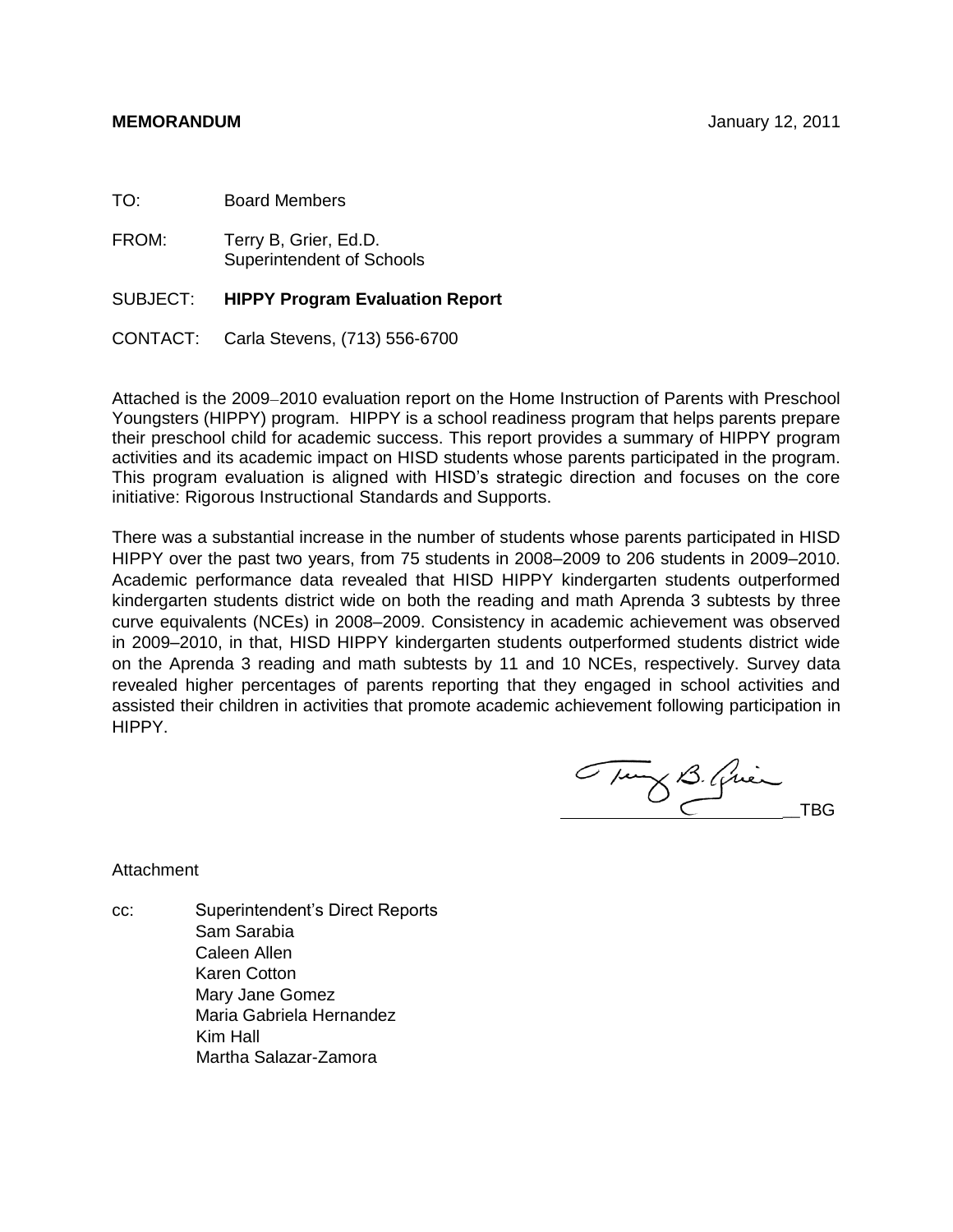



# **Home Instruction for Parents of Preschool Youngsters (HIPPY)**

**2009–2010** 

**Department of Research and Accountability Houston Independent School District**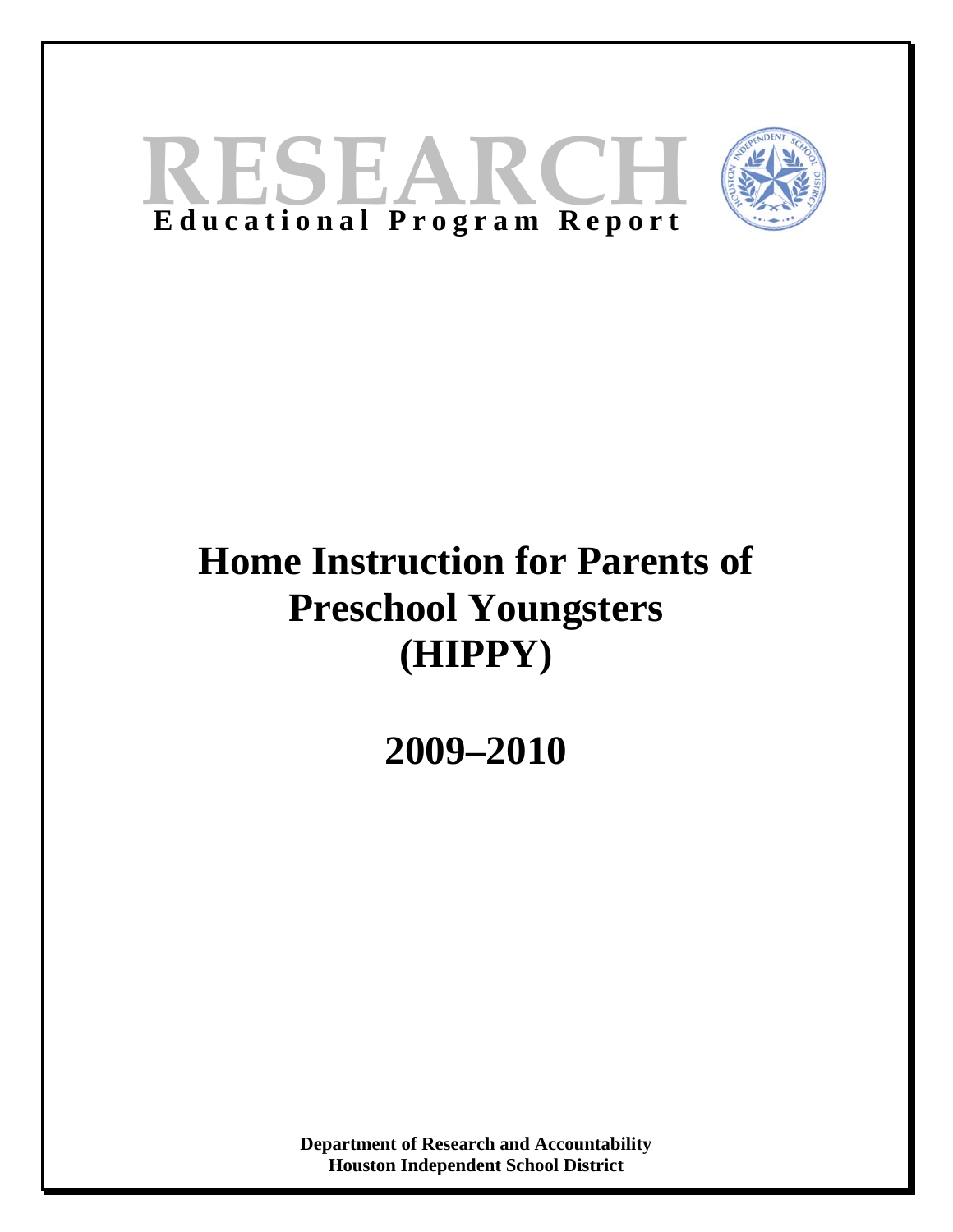

# **2010 Board of Education**

**Greg Meyers PRESIDENT** 

 **Paula M. Harris**  FIRST VICE PRESIDENT

 **Carol Mims Galloway SECRETARY** 

 **Anna Eastman**  ASSISTANT SECRETARY

**Michael L. Lunceford Lawrence Marshall Harvin C. Moore Manuel Rodríguez Jr. Juliet K. Stipeche** 

 **Terry B. Grier, Ed.D.**  SUPERINTENDENT OF SCHOOLS

 **Carla Stevens**  ASSISTANT SUPERINTENDENT DEPARTMENT OF RESEARCH AND ACCOUNTABILITY

 **Venita R. Holmes, Dr.P.H.**  RESEARCH MANAGER

**Dyaz Godfrey, Ed.D.**  RESEARCH SPECIALIST

**Renmin Ye, Ed.D.**  INTERMEDIATE APPLICATIONS DEVELOPER

**Houston Independent School District**  Hattie Mae White Educational Support Center 4400 West 18th Street Houston, Texas 77092-8501

Website: www.houstonisd.org

It is the policy of the Houston Independent School District not to discriminate on the basis of age, color, handicap or disability, ancestry, naitonal origin, marital status, race, religion, sex, veteran status, or political affiliation in its educational or employment programs and activities.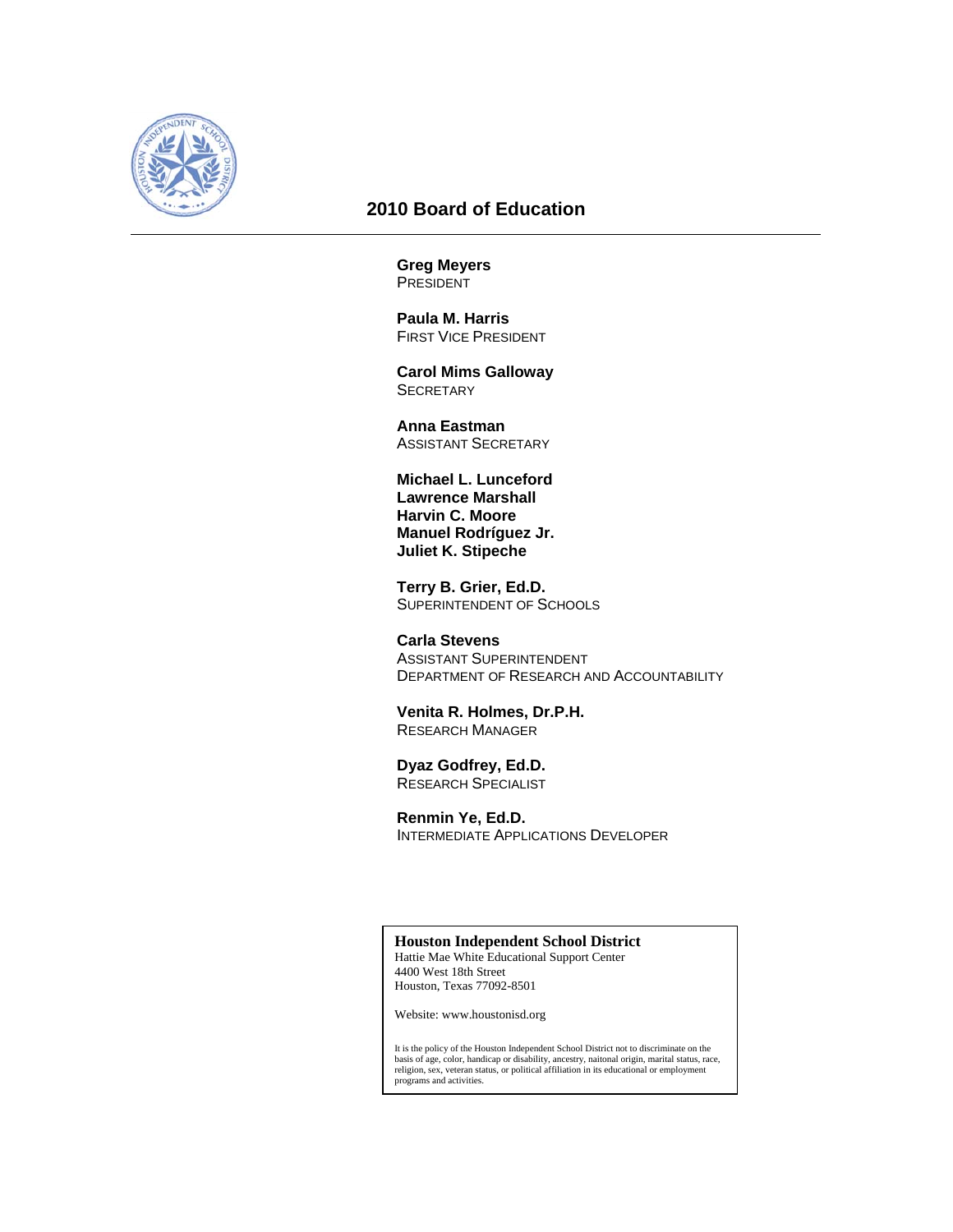# **EXECUTIVE SUMMARY**

# **HIPPY PROGRAM EVALUATION 2009–2010**

#### **Program Description**

Home Instruction for Parents of Preschool Youngsters (HIPPY) is a school readiness program that helps parents prepare their preschool child for academic success**.** This home-based, family-focused program targets parents from disadvantaged backgrounds to offer educational enrichment opportunities for their three, four, and five-year old children**.** The program was designed by Dr. Avima Lombard of the National Council of Jewish Women Research Institute (Hebrew University of Jerusalem). HIPPY USA authorizes HIPPY programs in the United States, and provides operational support and technical assistance to participating school systems and local HIPPY programs nationwide. HIPPY empowers parents as their children's first teacher by giving them the tools and skills needed to work with their children in the home. Specifically, HIPPY promotes school readiness and early literacy through parent involvement by:

- creating an environment that supports parents in their role as the child's first teacher;
- providing a HIPPY curriculum with activities for preschool children, that offers practice in skills that research has proven crucial to school readiness;
- designing the HIPPY curriculum so that parents from disadvantaged backgrounds (i.e., those with limited or unsuccessful schooling, and/or limited financial resources) can be successful teachers of their own children; and
- helping parents understand what their child is learning and how that supports future learning.

The HIPPY program was first implemented by the Early Childhood Department as a pilot program in the Houston Independent School District (HISD) during the 1993–1994 academic school year. During the 2009–2010 school year, the program was staffed by one coordinator and eleven home instructors who served 206 children in nine elementary schools and three early childhood centers (ECCs) located throughout the district. HIPPY operated at the following school sites: Brookline, Crespo, Farias ECC, Garcia, Halpin ECC, J.R. Harris, J.P. Henderson, Lantrip, Mistral ECC, Park Place, and Port Houston. All of the home instructors were parents of preschoolers and/or had young children attending the school to which they were assigned. The program is now operated by the HISD Curriculum Instruction and Assessment Early Childhood Department. This program evaluation aligns to HISD's strategic direction which focuses on the core initiative: Rigorous Instructional Standards and Supports.

#### *The HIPPY Model*

The HIPPY program model uses the following strategies: (1) the use of a developmentallyappropriate 30-week [curriculum](http://www.hippyusa.org/Model/curriculum.html) in English or Spanish; (2) the use of [role-play](http://www.hippyusa.org/Model/role_play.html) as the method of teaching, staffed by part-time home instructors, and supervised by a [coordinator](http://www.hippyusa.org/Model/visitors.html); (3) and the use of [home visits](http://www.hippyusa.org/Model/meetings.html) combined with [group meetings](http://www.hippyusa.org/Model/meetings.html) to provide parents with the tools and materials that enable them to work directly and effectively with their child (HIPPY USA, n.d). A typical HIPPY program site can serve up to 180 children and their families, with one coordinator and 12–18 part-time home instructors.

#### *Home Instructors and Program Coordinator*

A typical Home Instructor provides services to 30 parents with children. The home instructor's main responsibility is to deliver the curriculum to his/her assigned parents. As such, home instructors are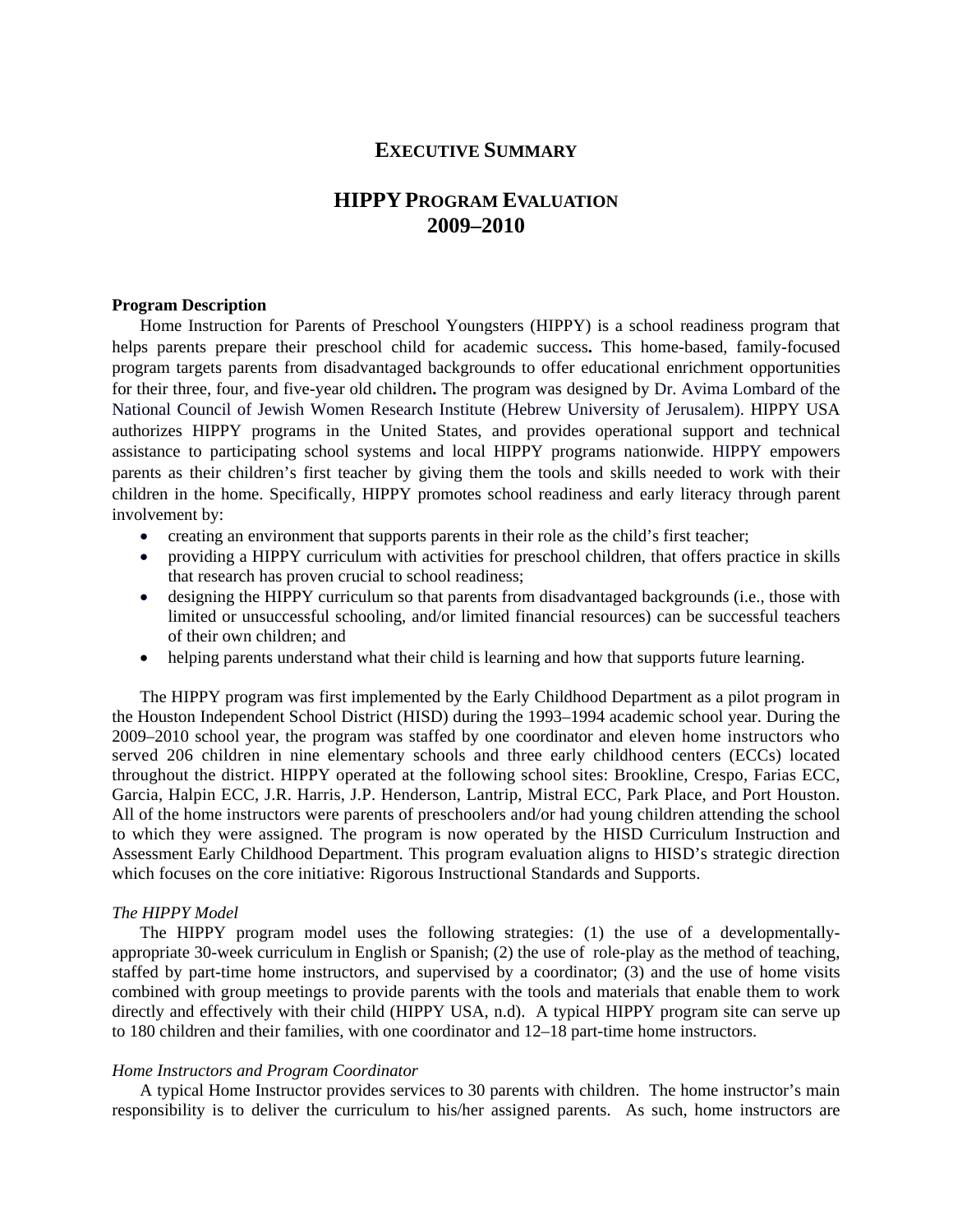required to schedule their own appointments and meet with their assigned parents at the parent's home once a week for a period of 30 weeks. During a home visit, instructors provide parents with a packet containing the week's activities. The home instructor engages in role-play with the parent often using his or her own child. However, the home instructor does not work directly with the child participant.

Home instructors are part-time employees of HISD, and work approximately 20 hours a week. The home instructors received weekly HIPPY training conducted by a full-time HIPPY coordinator. The program coordinator recruited and trained home instructors, organized group meetings, developed enrichment activities, and helped to recruit parents into the program.

# **Key Findings**

- *1. What were the demographic characteristics of HISD students who participated in HIPPY?*
- A total of 206 students participated in the HISD HIPPY program during the 2009–2010 academic year. Demographic characteristics were validated on 155 of the participants using student information databases. The majority of the students were male (56.1 percent) and Hispanic (98.7 percent). Additionally, 82.6 percent of the students were identified as limited English proficient (LEP), at-risk of dropping out of school (87.7 percent), and economically disadvantaged (98.7 percent).
- *2. In addition to traditional instructional lessons, what enrichment activities were conducted for the HISD HIPPY participants in the 20092010 school year?*
- In addition to home instruction lessons, HISD HIPPY parents and students participated in enrichment activities. Parents participated in a violence prevention series. Students, parents, and their families were also engaged in activities at the Houston Children's Museum. These activities were designed to encourage parents to be more involved in their children's learning and develop leadership skills.
- *3. How did HISD students who participated in HIPPY perform on standardized tests and assessments?*
- The Aprenda 3 results show that the 2009-2010 HISD HIPPY students tested at kindergarten outperformed all HISD kindergarten students on the reading subtests in 2010 by 11 NCEs and the math subtest by 10 NCEs.
- To demonstrate trends in performance, the 2008–2009 HISD HIPPY kindergarten student group exceeded districtwide performance by 3 NCEs on the Aprenda 3 reading subtest in 2010. Similar results were observed on the math subtest, with this student group outperforming the district by 3 NCEs.
- Test results of the 2008–2009 HISD HIPPY students tested at first grade revealed that these participants outperformed all HISD students on the reading and math Aprenda 3 subtests by 10 and 11 NCEs, respectively.
- In 2010, 79 percent of the HISD HIPPY students scored 'developed' at the beginning of the year (BOY) and 100 percent scored 'developed' at the end of the year (EOY) on Inventory 2 (identify letters). On Inventory 6 (identify initial sounds), 71 percent of kindergarten students tested 'developed' at BOY, while 100 percent tested 'developed' at EOY. Less than five students were tested at first grade; therefore, results were not reported.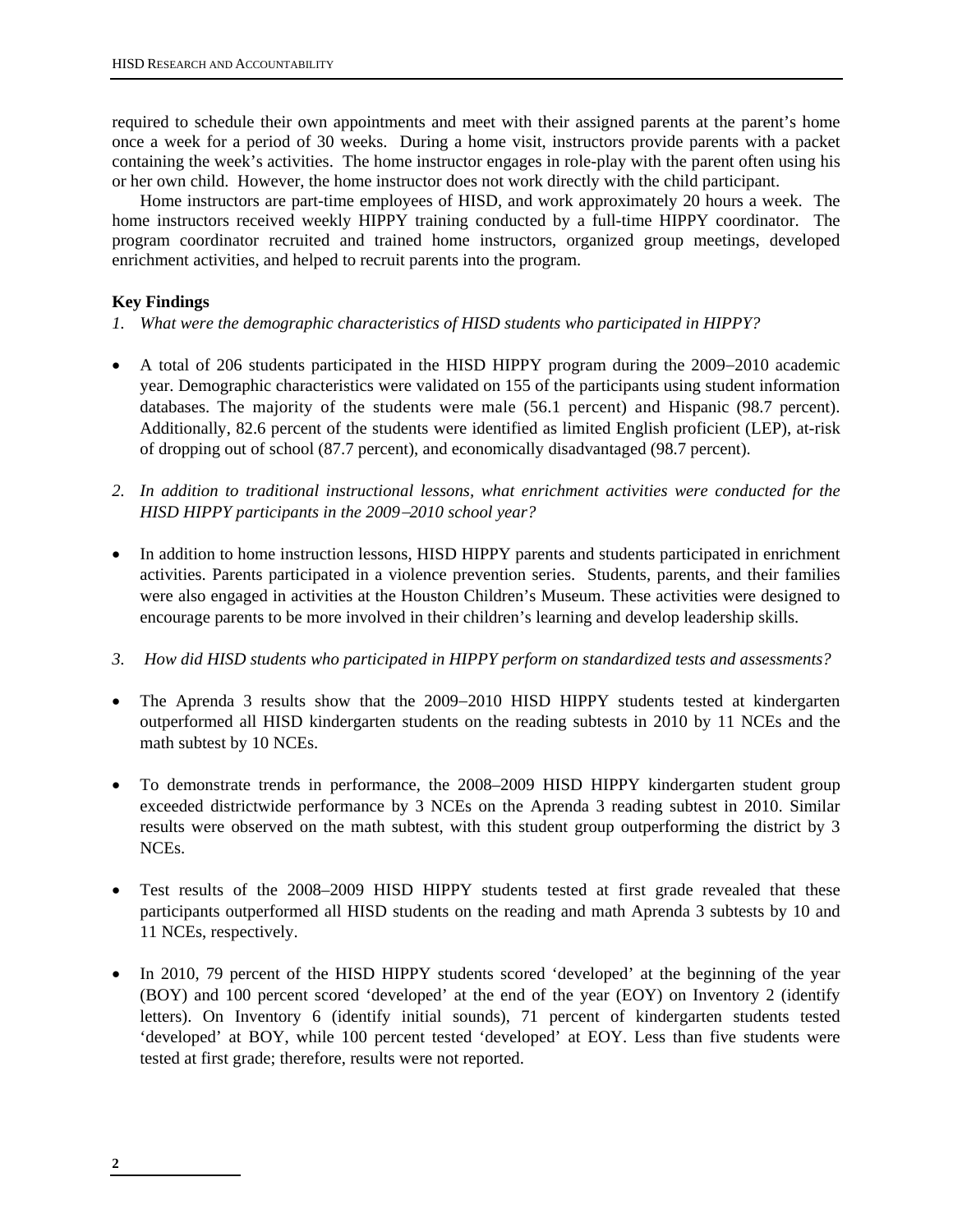- *4. How has parental involvement in the home and school increased as a result of participation in the HISD HIPPY program?*
- From before participating to after participating in the program, the percentage of parents reporting reading to their child more than once per week increased from 69.0 percent to 95.3 percent.
- After participating in the program, 96.9 percent of parents reported attending some form of special event at their child's school, 68.8 percent reported attending PTA or PTO meetings, and 91.7 percent reported that they had attended parent-teacher conferences.

# **Recommendations**

- 1. The vast majority of HISD HIPPY students are enrolled in prekindergarten programs. Consequently, there is limited standardized assessment and test data available on HISD HIPPY students. Continued identification and tracking of student performance longitudinally will provide more information on the long-term impact of the program on student achievement as students are promoted and tested on norm-referenced and state-mandated tests.
- 2. Due to positive academic achievement outcomes of HISD HIPPY students, the district should consider continued support for the HIPPY program. The program administration should consider expanding the program to reach a higher proportion of students in all ethnic groups.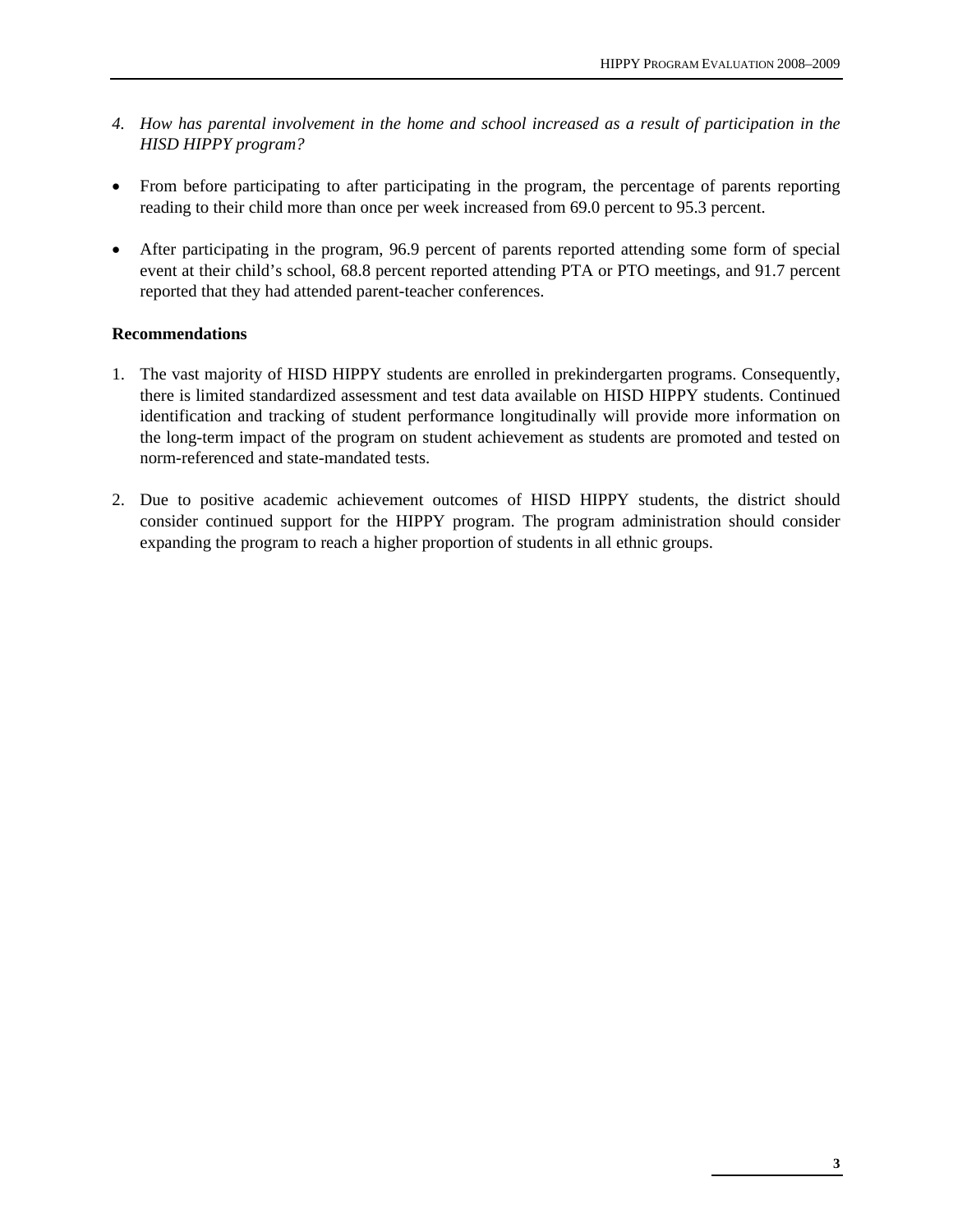# **HIPPY PROGRAM EVALUATION 2009–2010**

## **Program Description**

Home Instruction for Parents of Preschool Youngsters (HIPPY) is a school readiness program that helps parents prepare their preschool child for academic success. HIPPY is home-based, family-focused program providing parents from disadvantaged backgrounds educational enrichment opportunities for their three, four, and five-year old children. The program was designed by Dr. Avima Lombard of the National Council of Jewish Women Research Institute (Hebrew University of Jerusalem). HIPPY USA authorizes HIPPY programs in the United States, and provides operational support and technical assistance to participating school systems and local HIPPY programs nationwide. HIPPY empowers parents as their children's first teacher by giving them the tools and skills needed to work with their children in the home. Specifically, HIPPY promotes school readiness and early literacy through parent involvement by:

- creating an environment that supports parents in their role as the child's first teacher;
- providing a HIPPY curriculum with activities for preschool children, that offers practice in skills that research has proven crucial to school readiness;
- designing the HIPPY curriculum so that parents from disadvantaged backgrounds (i.e., those with limited or unsuccessful schooling, and/or limited financial resources) can be successful teachers of their own children; and
- helping parents understand what their child is learning and how that supports future learning.

The HIPPY program was first implemented by the Early Childhood Department as a pilot program in the Houston Independent School District (HISD) during the 1993–1994 academic school year. During the 2009–2010 school year, the program was staffed by one coordinator and eleven home instructors who served 206 children in nine elementary schools and three early childhood centers (ECCs) located throughout the district. HIPPY operated at the following school sites: Brookline, Crespo, Farias ECC, Garcia, Halpin ECC, J.R. Harris, J.P. Henderson, Lantrip, Mistral ECC, Park Place, and Port Houston. All of the home instructors were parents of preschoolers and/or had young children attending the school to which they were assigned.

# *The HIPPY Model*

The HIPPY program model uses the following strategies: (1) the use of a developmentally appropriate 30-week [curriculum](http://www.hippyusa.org/Model/curriculum.html) in English or Spanish; (2) the use of [role-play](http://www.hippyusa.org/Model/role_play.html) as the method of teaching, staffed by part-time home instructors, and supervised by a [coordinator](http://www.hippyusa.org/Model/visitors.html); (3) and the use of [home visits](http://www.hippyusa.org/Model/meetings.html) combined with [group meetings](http://www.hippyusa.org/Model/meetings.html) to provide parents with the tools and materials that enable them to work directly and effectively with their child (HIPPY USA, n.d). A typical HIPPY program site can serve up to 180 children and their families, with one coordinator and 12–18 part-time home instructors.

#### *The HIPPY Curriculum*

 HIPPY instructional materials are standardized and include story books, weekly activity packets, and manipulatives. There are 30 activity packets for use throughout the school year. Each weekly packet includes approximately 10 activities for parents and children. These activity packets concentrate on language development, sensory and perception discrimination skills, and problem solving. The materials are available in both Spanish and English and are designed to enable parents with little or no formal schooling to teach their children successfully.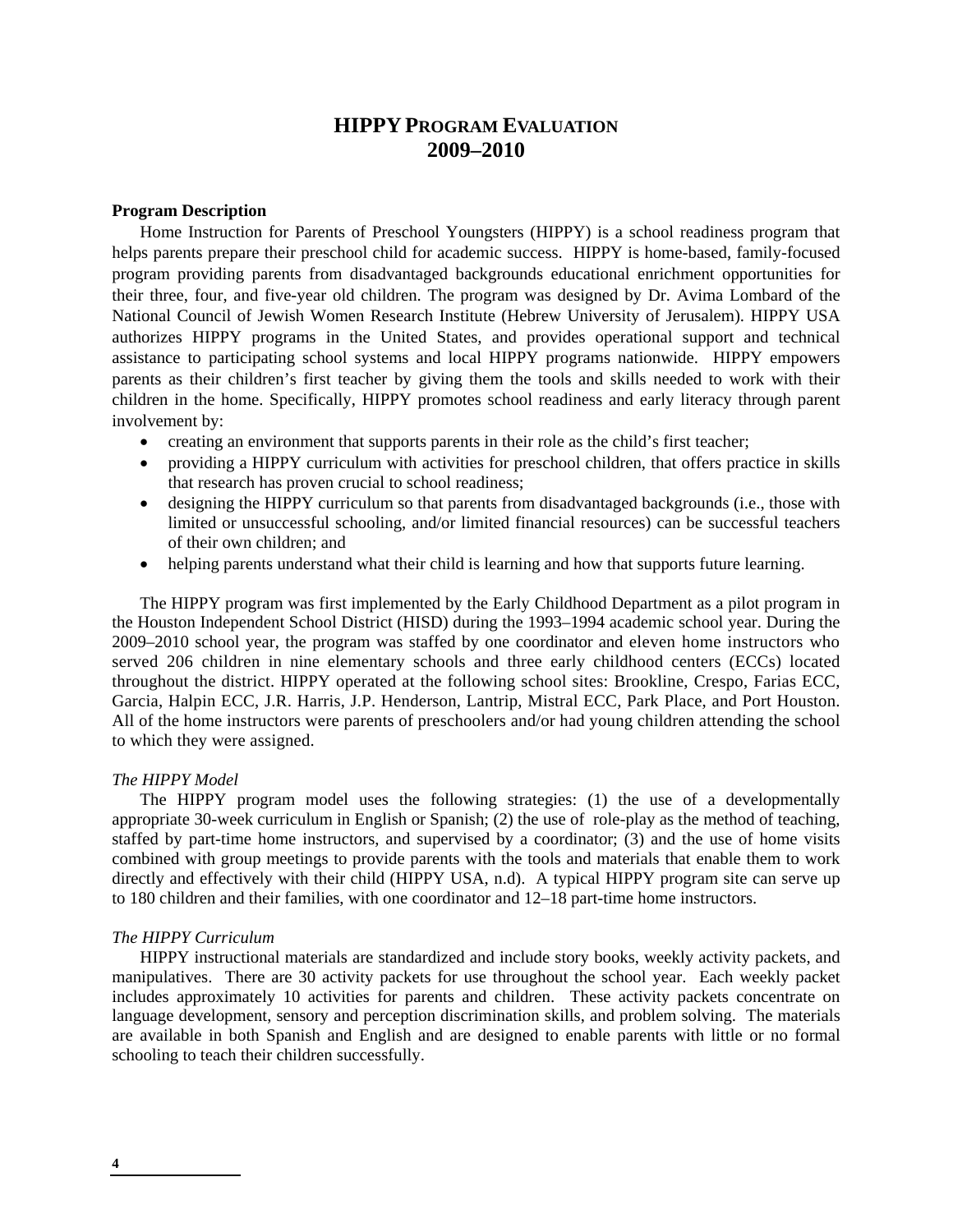#### *Home Instructors and Program Coordinator*

A typical Home Instructor provides services to 30 parents with children. The home instructor's main responsibility is to deliver the curriculum to his/her assigned parents. As such, home instructors are required to schedule their own appointments and meet with their assigned parents at the parent's home once a week for a period of 30 weeks. During a home visit, home instructors provide parents with a packet containing the week's activities. The home instructor engages in role-play with the parent often using his or her own child. However, the home instructor does not work directly with the child participant.

Home instructors are part-time employees of HISD, and work approximately 20 hours a week. The recruitment procedure for home instructors required that they have (1) a child of appropriate age, to engage in the HIPPY curriculum, (2) a Graduation Equivalent Diploma (GED), (3) a valid Texas Drivers License, (4) transportation, and (5) a valid permit to work in the United States. The home instructors received weekly HIPPY training conducted by a full-time HIPPY coordinator. The program coordinator recruited and trained home instructors, organized group meetings, developed enrichment activities, and helped to recruit parents into the program.

## *Staff and Group Meetings*

Staff meetings provide home instructors with practice of the week's activities. These meetings allow home instructors to review and practice the role-playing lesson as it will be taught to the parent. Furthermore, home instructors learn from other home instructors and the coordinator about circumstances and situations that may arise while they are training parents. On the other hand, group meetings were designed to gather parents of HIPPY children to discuss information and provide parents a time to ask questions. These meetings often provided valuable information of available services and local resources that could potentially benefit the families of HIPPY children. In addition, group meetings allow parents an opportunity to meet with other program participants, share and learn from each other's experience, and to receive additional support and information from the community.

#### **Program History**

The HIPPY program was first implemented in HISD during the 1993–1994 academic school year to help parents become actively involved in their child's education at an early age. The program was operated by the Early Childhood Department. In its first year of implementation, the program served 216 students and their families in eight elementary schools, and three early childhood centers throughout the district. These schools were Brookline, Crespo, Farias, Garcia, Halpin, J.R. Harris, J.P. Henderson, N.Q. Henderson, Lantrip, Mistral, Park Place, and Port Houston. All of the home instructors were parents of preschoolers and/or had young children attending the school to which they were assigned. Currently, the program is funded by the HISD Curriculum Instruction and Assessment Early Childhood Department and is housed within the Department of Parent Engagement.

**Figure 1** displays the number of students served by the HISD HIPPY program over the past eight years. No data were available in 2000–2001 and 2005–2006 to fully display a ten-year trend. Historical data from 1993, considering this year's data, revealed that approximately 1,749 students have participated in the program since its inception (HIPPY Report, 2008–2009). Figure 1 shows a steady decline in participation from 2001–2002, with a slight increase in participation in 2004–2005. A substantial drop in participation was noted in 2006–2007 from 2004–2005, although there was no previous year data available. This downward trend has been due to funding cuts in the program over the years. However, recent budgeting changes have led to a significant increase in the number of children served in  $2009-2010$ , from 75 students in  $2008-2009$  to  $206$  students in the current year.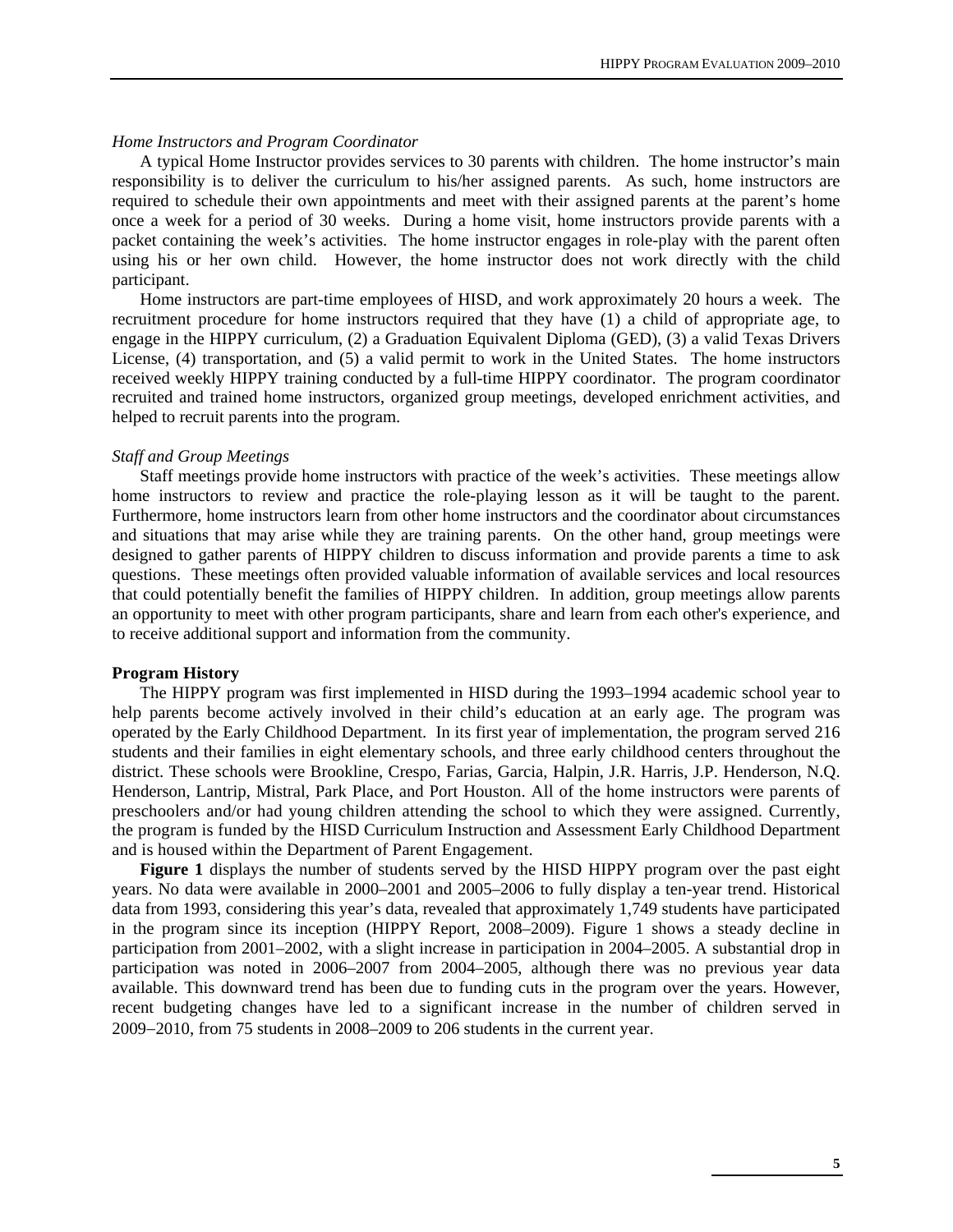

#### Figure 1. HISD HIPPY Participation, 2001–2002 through 2009–2010

#### **Purpose of the Evaluation Report**

- 1. What were the demographic characteristics of HISD students who participated in HIPPY?
- 2. In addition to traditional instructional lessons, what enrichment activities were conducted for the HISD HIPPY participants in the 2009–2010 school year?
- 3. How did HISD students who participated in HIPPY perform on standardized tests and assessments?
- 4. How has parental involvement in the home and school increased as a result of participation in the HISD HIPPY program?

# **Review of Literature**

In general, the literature on parent involvement overwhelmingly demonstrates that there is a positive relationship between parent involvement and student achievement. More specifically, the research shows that when parents are involved, students have higher grades, test scores, attend school on a regular basis, are more motivated, have higher levels of self-esteem, have lower rates of suspension, and show improved behavior at home and school (Henderson & Mapp, 2002). While any form of involvement is better than no involvement at all, there are strong indications that the most effective forms of involvement are those which engage parents in working directly with their children on learning activities in the home (Henderson & Mapp, 2002). The research also shows that the earlier in a child's educational process parent engagement begins, the more powerful the effects will be (Kagitcibasi, Sunar, & Bekman, 2001). Early childhood programs with strong parent involvement components have amply demonstrated the effectiveness of this approach (Jordan, Snow, & Porche, 2000; Mathematica Policy Research, 2001; Starkey & Klein, 2000).

Two of the studies reviewed for this literature specifically focused on the effects of the HIPPY program on student outcomes. In the first study (Baker, Piotrkowski, & Brooks-Gunn, 1998), researchers examined the impact of the HIPPY program in a New York school district. The study followed two cohorts of 182 HIPPY program participants and control-group children over a three-year period (from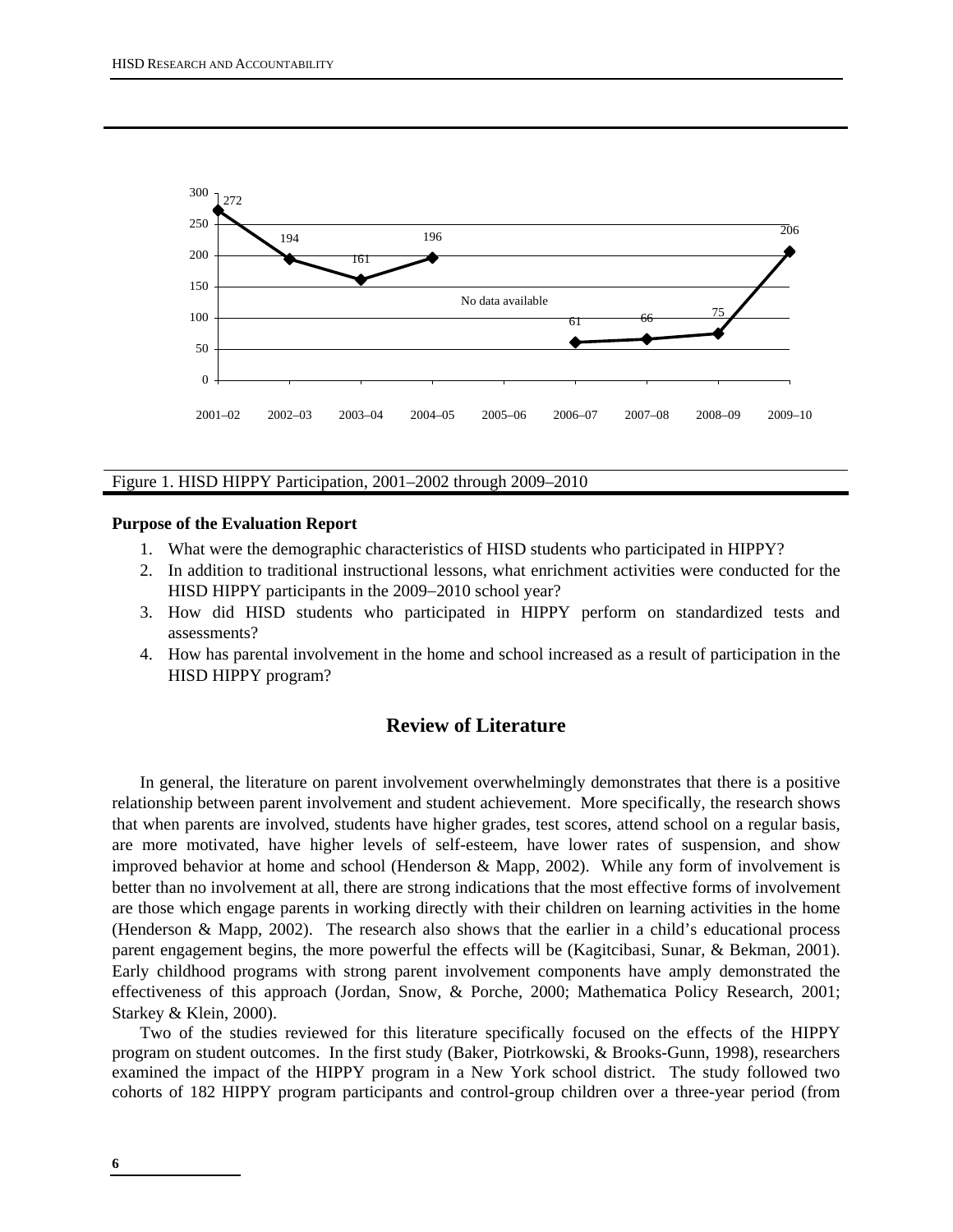kindergarten through the first grade). The findings from the study were mixed. In the first cohort, researchers found that HIPPY children outperformed control group children on measures of cognitive skills at the end of kindergarten, on measures of classroom adaptation at the beginning of the first and second grades, and on a standardized reading test at the end of first grade. However, in the second cohort the researchers found no significant differences between the HIPPY participants and the students control group. From their analyses of the data, the researchers concluded that the results may reflect the "variations of the effects of programs within communities (p. 584)," and cautions against generalizing single sample, single-site visit evaluations. Thus, they recommended further studies be conducted to validate the findings.

The second study was a ten-year study conducted by researchers in Turkey (Kagitcibasi et al., 2001). In this study, participants were randomly assigned to one of four settings: a HIPPY program, home care provided by mothers with no support, childcare without education, and educational nursery schools. The study found that in the short term, children in both HIPPY and nursery school settings made greater gains than children in the other two groups. However, seven years after completing the programs, HIPPY children showed greater gains in reading and math than children in the other three groups. The study also found that these students were more likely to stay in school than their counterparts. While the results from the study were impressive, these results should be taken with caution as the results do not take into account cultural differences.

# **Methods**

#### **Data Collection and Analysis**

Student data for this report were obtained using a variety of sources. First, a list of HISD HIPPY participants for the 2009–2010 academic school year was acquired from the program administrator. Next, enrollment and demographic information was verified using the Public Education Information Management System (PEIMS) and the Chancery database. The HISD HIPPY program serves students who are as young as three years old; enrollment and demographic characteristics for these students were not included in PEIMS and Chancery.

To measure academic achievement of HISD students who participated in the HISD HIPPY program, the spring 2010 test results were extracted from the Aprenda 3 test database. Aprenda 3 is a normreferenced test, generally administered to students classified as English language learners (ELL) in grades K–8. Students who received reading and language arts instructions in Spanish are typically administered the Aprenda 3 test. The reading and math normal curve equivalent (NCE) scores were summarized for this report. NCE scores allow the comparison of student performance from different test administrations, because the NCE units have the same meaning across tests, subtests, and grade levels. The academic performance of HISD HIPPY students on the Aprenda 3 was compared to districtwide student performance for the 2009-2010 school year. The majority of HIPPY students are classified as prekindergarten. It is not until these students enroll in kindergarten that Aprenda 3 performance can be measured. Consequently, the 2008-2009 HISD HIPPY students were included in the comparative analysis to capture kindergarten performance and to assess performance over time. Less than five students took the Stanford 10 at kindergarten, first, and second grades, thus, performance results on this test and for these students were not reported.

The El Inventario de Lectura en Español de Tejas (Tejas LEE) provides another measure of student performance for students who receive instruction in Spanish. The results for Tejas LEE are recorded as "Desarrollado (Developed-D)," "Nivel esperado (Expected performance-not in need of intervention but not yet at mastery-NE)," and "Nivel de intervencion (Needs intervention-NI)." Students who score "Desarrollado" have mastered the skill. Students who score "NE" are performing at a level expected for that grade and time point. Students who score "NI" are performing well below the expected level for the grade level and time point. The assessment includes nine inventories. For this report, only the percent of students 'developed' at the beginning of the year (BOY) and the end of the year (EOY) were reported on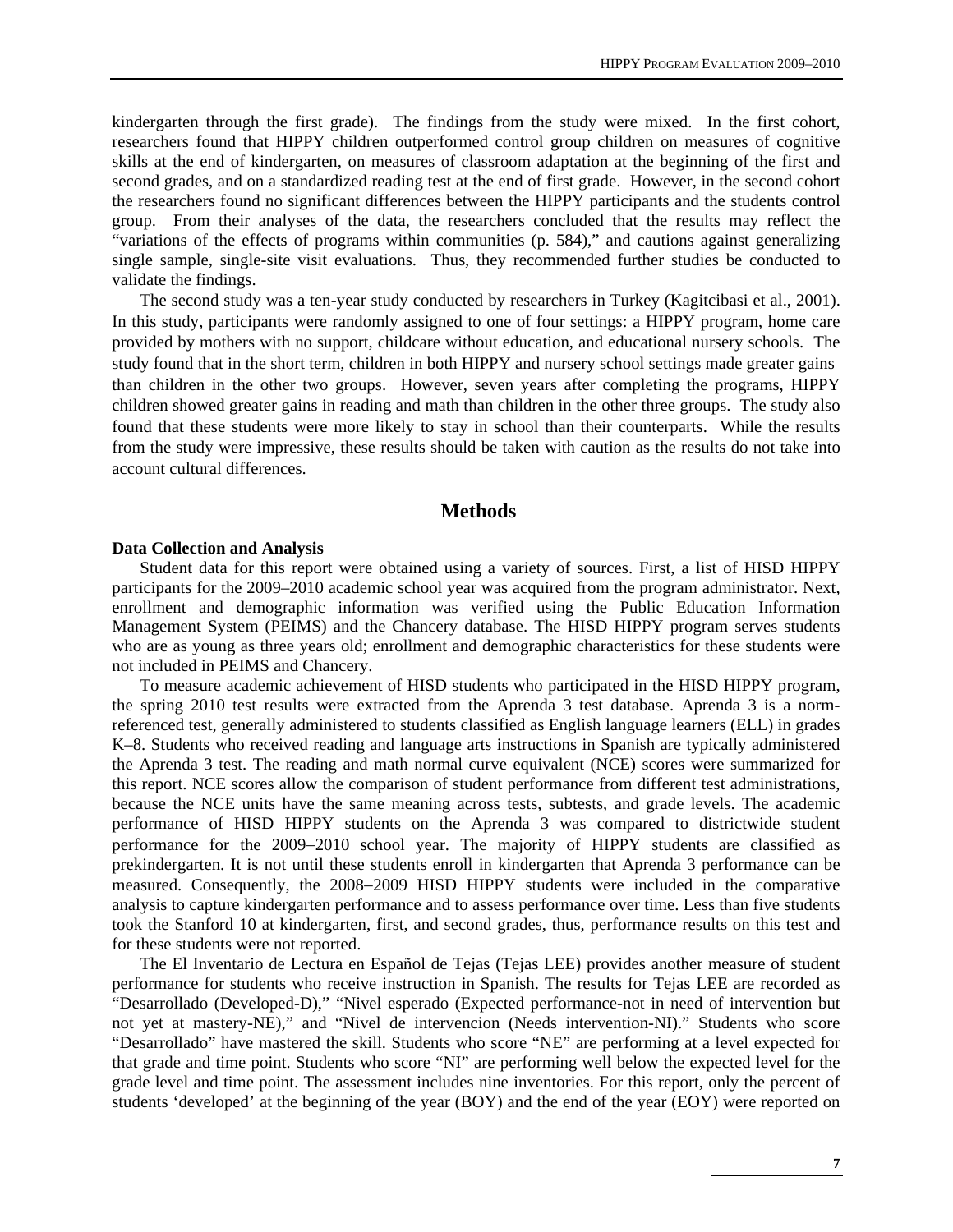Inventory 2 (identify letters) and Inventory 6 (identify initial sounds). These inventories provide information regarding student's development of fundamental skills to master reading as they progress through school.

To assess the levels of parental involvement of HIPPY program participants during the 2009–2010 school year, parents were asked to complete a parent involvement survey both prior to and after participating in the HIPPY program. The survey, designed and distributed by HIPPY USA, contains fourteen Likert-scale questions about parental involvement in the home, at school, and interaction with school staff. All parents were asked to complete the survey, during the first and last weeks of the program. The data obtained from the completed surveys were compiled in Microsoft Excel, and later analyzed using the Statistical Package for Social Sciences (SPSS). Descriptive statistics (both frequencies and percentages) were then used to summarize parents' responses.

# **Results**

# **What were the demographic characteristics of HISD students who participated in HIPPY?**

The HIPPY program administrator identified 206 students as participants during the  $2009-2010$ academic year. Demographic characteristics for 155 of the students were found in PEIMS and Chancery databases. **Table 1** presents the data. It is apparent that the majority of students were male (56.1 percent) and Hispanic (98.7 percent). Additionally, 82.6 percent of the students were identified as limited

|                                             | 2009-2010 HIPPY Student Population<br>2009-2010 |         |  |  |  |  |
|---------------------------------------------|-------------------------------------------------|---------|--|--|--|--|
|                                             | N(206)                                          | Percent |  |  |  |  |
|                                             | n                                               |         |  |  |  |  |
| <b>Total</b>                                | 155                                             | 100.0   |  |  |  |  |
| Gender                                      |                                                 |         |  |  |  |  |
| Male                                        | 87                                              | 56.1    |  |  |  |  |
| Female                                      | 68                                              | 43.9    |  |  |  |  |
| <b>Ethnicity</b>                            |                                                 |         |  |  |  |  |
| African American                            | 1                                               | 0.6     |  |  |  |  |
| Hispanic                                    | 153                                             | 98.7    |  |  |  |  |
| White                                       | 1                                               | 0.6     |  |  |  |  |
| Grade                                       |                                                 |         |  |  |  |  |
| PK                                          | 131                                             | 84.5    |  |  |  |  |
| K                                           | 19                                              | 12.3    |  |  |  |  |
| First                                       | 1                                               | 2.6     |  |  |  |  |
| Second                                      | 1                                               | 0.6     |  |  |  |  |
| <b>Limited English</b><br>Proficiency       |                                                 |         |  |  |  |  |
| Yes                                         | 128                                             | 82.6    |  |  |  |  |
| No                                          | 2                                               | 1.3     |  |  |  |  |
| Unknown                                     | 25                                              | 16.1    |  |  |  |  |
| <b>Economically</b><br><b>Disadvantaged</b> |                                                 |         |  |  |  |  |
| Yes                                         | 153                                             | 98.7    |  |  |  |  |
| N <sub>0</sub>                              | 2                                               | 1.3     |  |  |  |  |
| <b>At-Risk</b>                              |                                                 |         |  |  |  |  |
| Yes                                         | 136                                             | 87.7    |  |  |  |  |
| N <sub>0</sub>                              | 12                                              | 7.7     |  |  |  |  |
| Unknown                                     | 7                                               | 4.5     |  |  |  |  |

English proficient (LEP), while 98.7 percent were economically disadvantaged. When disaggregated by grade level, less than 1 percent of the students were in second grade, 2.6 percent of the participants were in the first grade, 12.3 percent were in kindergarten, and 84.5 percent were in prekindergarten.

# **In addition to traditional instructional lessons, what enrichment activities were conducted for the HISD HIPPY participants in the 20092010 school year?**

Students and parent participants in the 2009–2010 school year were provided enrichment activities in addition to home instruction lessons. These activities were designed to encourage parents to be more involved in their children's learning and develop leadership skills. The enrichment activities during the 2009–2010 school year were as follows:

#### *Leadership Activities for Parents*

The HISD HIPPY program partnered with the Houston Women's Center and The City of Houston to conduct an eight-week workshop series for HIPPY parents. The purpose of this project was to raise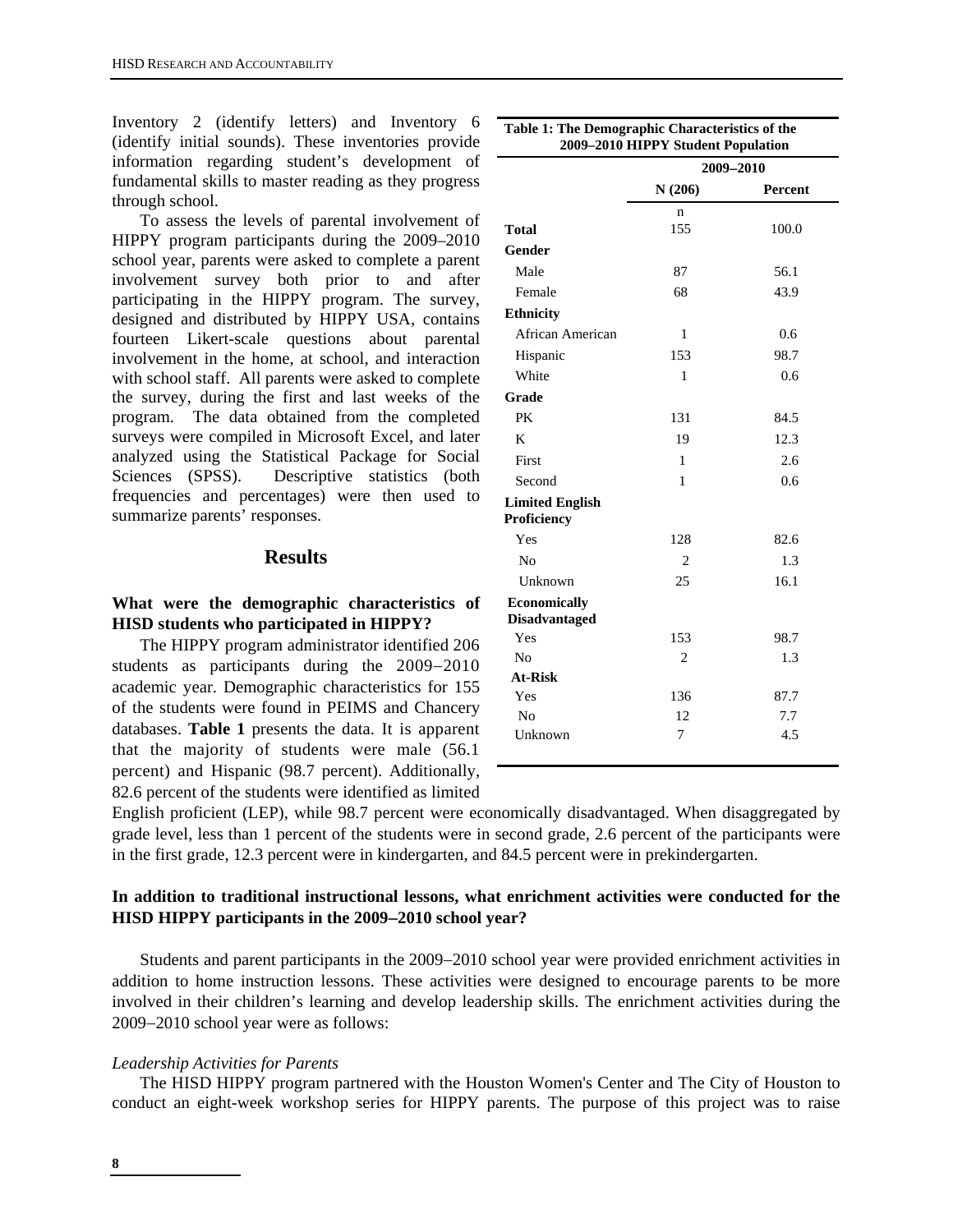parents' awareness about domestic violence and sexual abuse as well as inform them about local and national resources. In support of the HIPPY goal to empower parents to become leaders in the community, this preventive education provided HIPPY parents with the knowledge to share with others on how to prevent abuse at home and in the community. The IDRA La Semana del Nino Parent Institute invited HIPPY parents to participate in their annual conference in San Antonio, Texas.

#### *Trip to the Children's Museum of Houston*

 During the spring of 2010, HIPPY students, parents, and family members participated in a "family night" at the Children's Museum of Houston (CMH). Approximately, 602 attendees were encouraged to explore the CMH with hands-on math and literacy learning activities. This educational event provided family members and students with an opportunity to discover and experience the programs offered at the museum. Parents were also given information on how they can visit again with their families. This event was provided at no charge for parents. Funding for this event was provided by the Children's Museum of Houston, the National Council of Jewish Women, and the MFR, PC, a Houston-based Certified Public Accounting and Consulting Firm.

#### *End of Year HIPPY Celebration*

In May 2010, the HISD Parent Engagement Department sponsored the end-of-year celebration for over 950 HIPPY students, parents, and their family members. The guest speaker for the event was Jose Luis Orozco, bilingual education, children's author, and recording artist. Principals and/or their representatives from all eleven HISD HIPPY schools recognized the dedication and achievements of the parents and children from their respective campuses. Each family participating in the HIPPY program was given a certificate of completion. This annual event provides the parents and the children with a sense of accomplishment for their hard work throughout the school year. Refreshments and entertainment for this event was provided through support from the National Educational Systems, Blanca Nelly Saldana, the Museum of Fine Arts Houston, YMCA, and the National Council of Jewish Women.

# **How did HISD students who participated in HIPPY perform on standardized tests and assessments?**

**Table 2** presents the mean normal curve equivalents (NCEs) of students who participated in HISD HIPPY during the 2008–2009 and the 2009–2010 academic years. The test performance of both student groups was presented to demonstrate program impact over time. Additional analysis included the gradelevel comparisons of HISD HIPPY students to all students districtwide on the spring 2010 Aprenda 3 reading and math subtests.

The Aprenda 3 results show that the 2009–2010 HISD HIPPY students tested at kindergarten outperformed all HISD kindergarten students on the reading subtest in 2010 by 11 NCEs. To demonstrate trends in performance, the 2008–2009 HISD HIPPY student group also exceeded districtwide performance by 3 NCEs on the reading subtest. Similar results were observed in math. Specifically, the 2008–2009 HISD HIPPY students tested at kindergarten outperformed the district by 3 NCEs and the

|                                                                                                                                                | Reading and Main Subjests |                                                |            | 2010 Aprenda 3 Results                                |                                    |            |  |
|------------------------------------------------------------------------------------------------------------------------------------------------|---------------------------|------------------------------------------------|------------|-------------------------------------------------------|------------------------------------|------------|--|
|                                                                                                                                                |                           | 2008-2009 HIPPY<br>Student Sample <sup>†</sup> |            | 2009-2010 HIPPY<br><b>Student Sample<sup>††</sup></b> | <b>All HISD</b><br><b>Students</b> |            |  |
|                                                                                                                                                | Read                      | Math                                           | Read       | Math                                                  | Read                               | Math       |  |
| Grade                                                                                                                                          | <b>NCE</b>                | <b>NCE</b>                                     | <b>NCE</b> | <b>NCE</b>                                            | <b>NCE</b>                         | <b>NCE</b> |  |
| K                                                                                                                                              | 68                        | 74                                             | 76         | 81                                                    | 65                                 | 71         |  |
| First                                                                                                                                          | 83                        | 77                                             | $\ast$     | $\ast$                                                | 73                                 | 66         |  |
| <sup><math>\dagger</math></sup> Note: For 2008–2009 HIPPY students, at K: n=22, at first grade: n=7; for 2009–2010 HIPPY students, at K: n=16. |                           |                                                |            |                                                       |                                    |            |  |

Table 2. Mean NCE of 2008–2009 and 2009–2010 HISD HIPPY Participants on the 2010 Aprenda 3 Reading and Math Subtests

\*n less than 5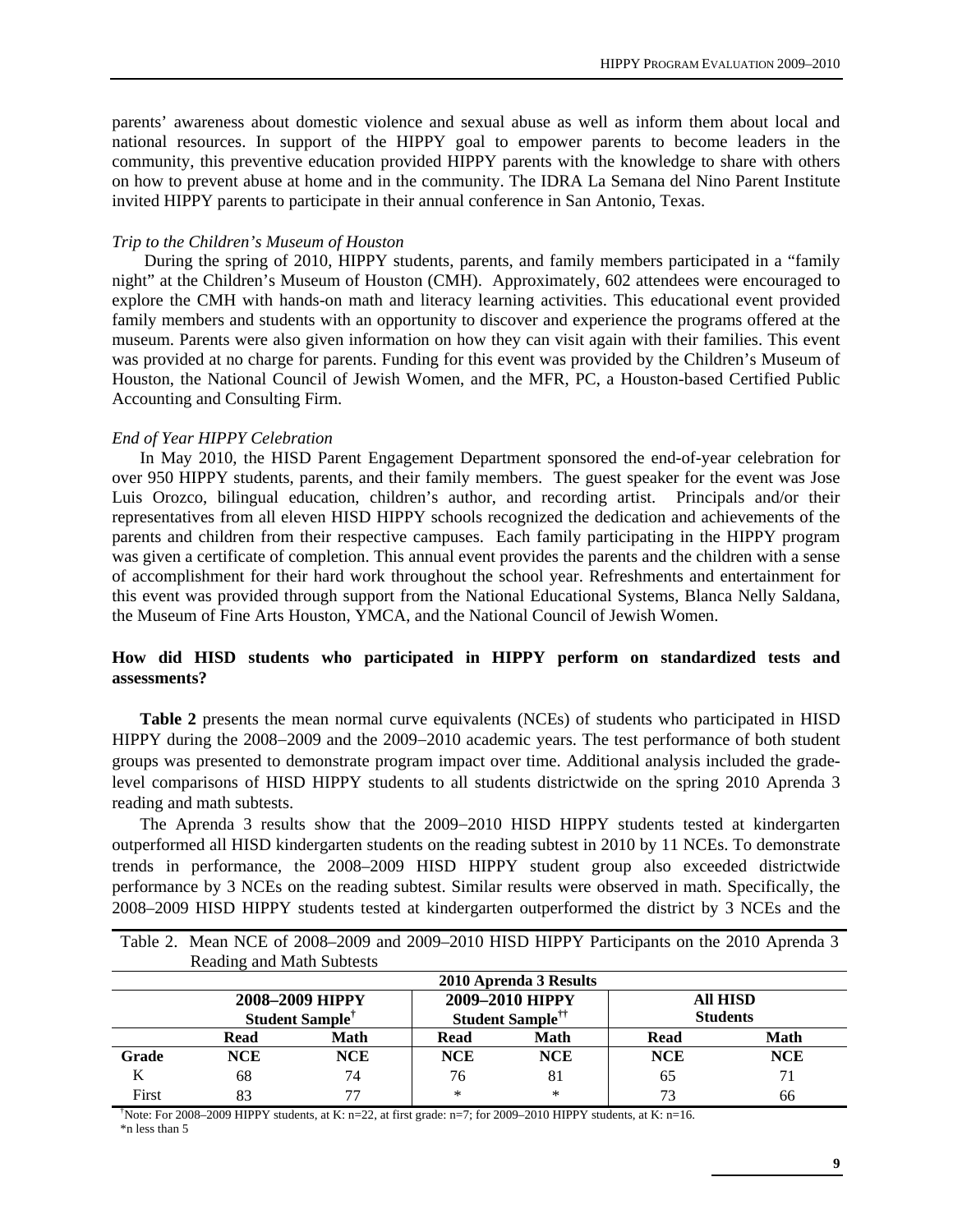2009–2010 student group outperformed the district by 10 NCEs on the 2010 Aprenda 3 math subtest. The number of 2009–2010 HIPPY students tested at first grade was less than 5; therefore, Aprenda 3 results were not reported. However, test results of the 2008–2009 HISD HIPPY students tested at first grade reveal that HISD HIPPY students outperformed all HISD students on the reading and math Aprenda 3 subtests by at least 10 NCEs on both tests.

The Tejas LEE assessment results are presented in **Table 3**. In 2010, 79 percent of the HISD HIPPY students scored developed at the beginning of the year (BOY) and 100 percent scored 'developed' at the end of the year (EOY) on Inventory 2 (identify letters). On Inventory 6 (identify initial sounds), 71 percent of kindergarten students tested 'developed' at BOY, while 100 percent tested 'developed' at EOY. Less than five students were tested at first grade; therefore, results were not reported.

| Table 3. Beginning and End of the Year Results of 2009–2010 HIPPY Participants on the 2010 Tejas LEE |    |             |             |                                      |    |             |                  |     |  |
|------------------------------------------------------------------------------------------------------|----|-------------|-------------|--------------------------------------|----|-------------|------------------|-----|--|
| <b>Inventory 2 (Identify Letters)</b>                                                                |    |             |             | <b>Inventory 6 (Identify Sounds)</b> |    |             |                  |     |  |
|                                                                                                      |    | <b>BOY</b>  | EOY         |                                      |    | <b>BOY</b>  | EOY              |     |  |
| Grade                                                                                                | n  | % Developed | $\mathbf n$ | % Developed                          | n  | % Developed | % Developed<br>n |     |  |
| Κ                                                                                                    | 14 | 79          | 15          | 100                                  | 14 |             | 15               | 100 |  |
| First                                                                                                | ∗  | $\ast$      | ∗           | $*$                                  | ∗  | $\ast$      | ∗                | ∗   |  |

\* Data are not reported because less than five students were tested.

# **How has parental involvement in the home and school increased as a result of participation in the HISD HIPPY program?**

To assess the level of involvement for parent participants in the HIPPY program during the 2009– 2010 school year, parents were asked to complete a survey both prior to (pre-survey) and after participating in the HIPPY program (post-survey). The survey contained fourteen Likert-scale questions about parental involvement in the home, at school, and interaction with school staff.

Four of the fourteen Likert-type questions included on the survey were items related to literacy activities performed in the home. The responses are presented in **Figures 2** through **5** below. A fourpoint Likert scale was used as a format for these home literacy activities questions: "Never" = 1, "Once or Twice a Year" = 2, "Almost Every Month" = 3, and "More than Once per Week" = 4.

#### *Home Literacy*

 *"How often do you read to your child?"* At pre-survey, 5.6 percent of parents indicated that they never spent reading to their child, while 4.1 percent indicated that they participated in this activity at least once or twice a year (see **Figure 2)**. By post-survey, less than one percent of the parents indicated that they spent time reading to their child at least once or twice a year. The percentage of parents who reported reading to their child almost every month decreased from 21.3 percent prior to participating in the HIPPY program 3.5 percent on the post-survey. Between the pre-survey and post-survey, the percentage of parents who reported reading to their child more than once a week increased from 69.0 percent prior to participating in the HIPPY program to 95.3 percent on the post-survey.

*"How often do you encourage your child to read or look at books, signs or labels?"* The response rates are displayed in **Figure 3**. At pre-survey, 12.4 percent of parents indicated that they never encouraged their child to read or look at books, signs or labels, while 65.5 percent indicated that they participated in this activity more than once per week. By post-survey, none of the parents indicated that they never encouraged their children to read or look at books, signs or labels, while 91.2 percent indicated that they participated in this activity more than once per week. The percentage of parents who reported participating in this activity more than once per week increased by 25.7 percentage points.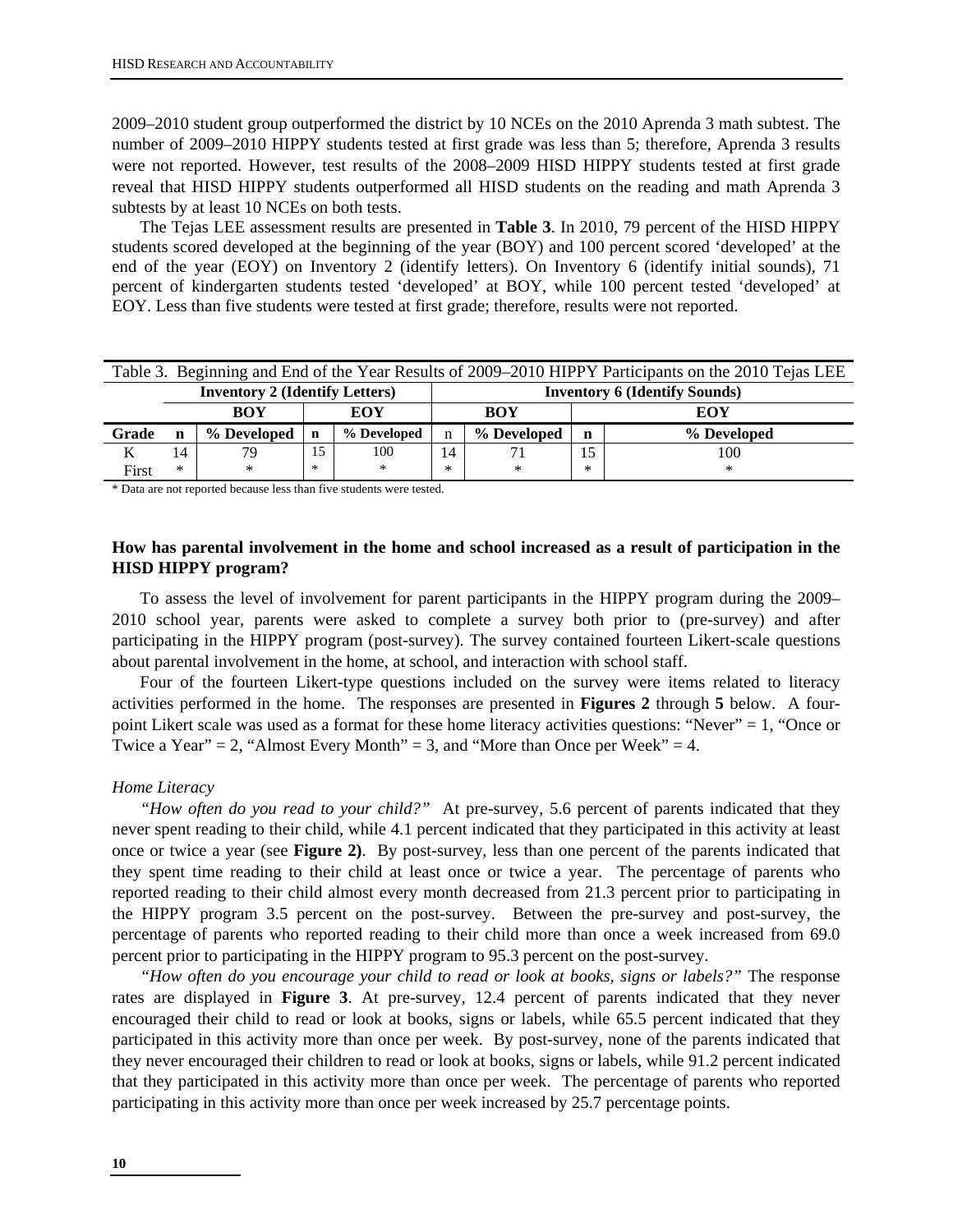*"How often do you play games at home with your child to teach him/her new things?"* At pre-survey, 6.2 percent of parents indicated that they never play games at home with their child, while 5.2 percent indicated that they engaged these types of activities once or twice a year. By post-survey, all of the parents indicated that they play games at home with their child at least once or twice a year, almost every month, or more than once per week (see **Figure 4**). The percentage of parents who reported that they play games at home with their child more than once per week increased from 64.2 percent prior to participating in the HIPPY program to 85.2 percent at the end of the program.



Figure 2. "How often do you read to your child?"



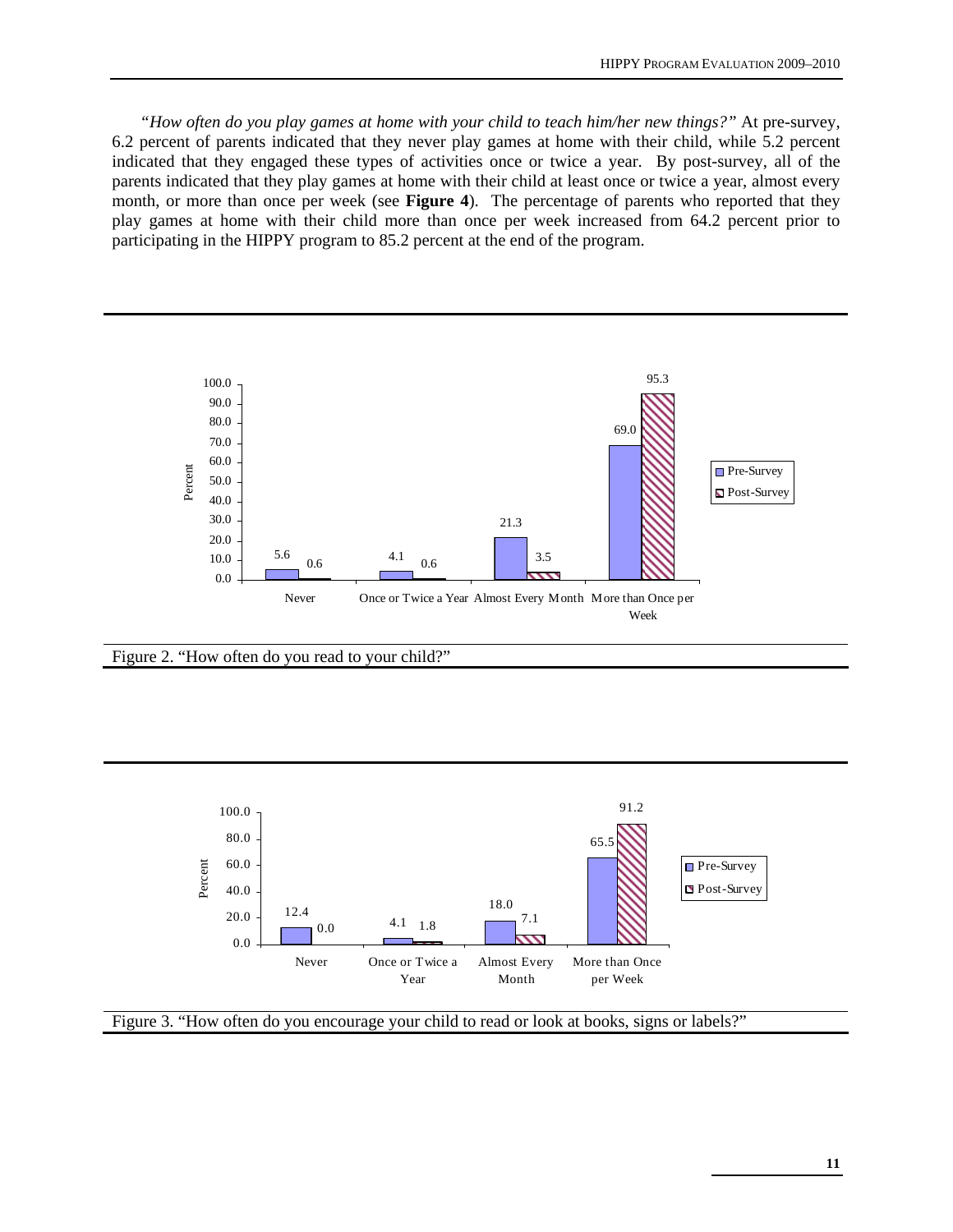



 "*How often do you take your child to the library?"*Prior to the start of the program, more than half (57.1 percent) of the parents reported that they never took their children to the library, while 15.8 percent of the parents reported taking their children to the library at least once or twice a year (see **Figure 5**). By the end of the program, 23.4 percent of parents reported that they never took their children to the library, while 26.9 percent reported taking their children to the library at least once or twice a year. The percentage of parents who reported taking their children to the library almost every month increased 28.6 percentage points from prior to participating in the HIPPY program to the end of the program.



#### Figure 5. How often do you take your child to the library?

#### *School Involvement and Interaction with School Staff*

Twenty-three of the twenty-nine Likert-type questions included on the survey were items related to parental involvement in the school and interaction with the school staff. A four-point Likert scale was used as a format for these questions: "Never" = 1, "A Few Times a Year" = 2, "Monthly or More" = 3, and "Weekly or more" = 4. Some of the key results from the pre- and post-test interviews are presented in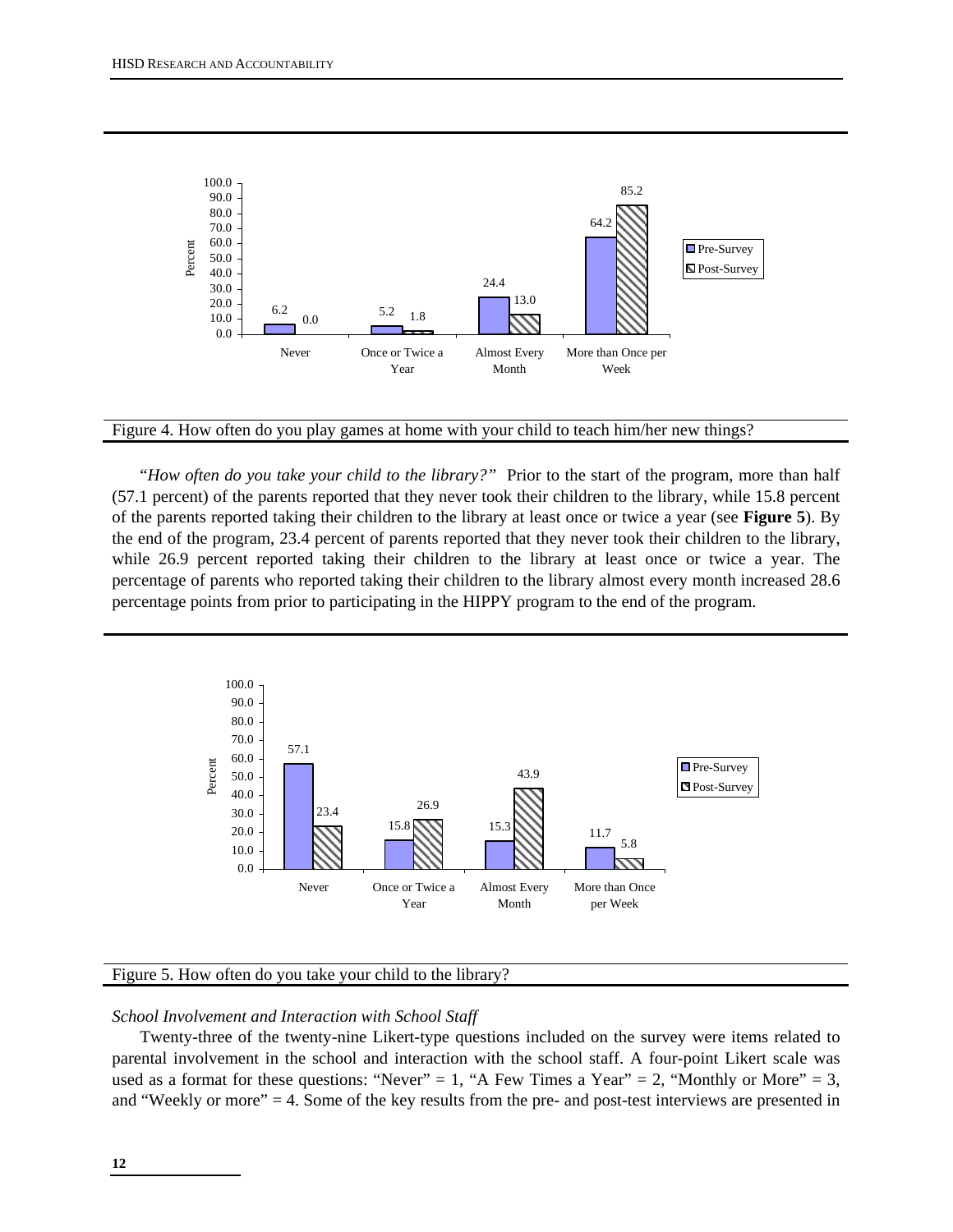**Table 4.** Parents were asked if they attended parent-teacher conferences. The data show that prior to participating in the program, 33.9 percent of the parents reported never attending a parent-teacher conference. However, after participating in the program, only 8.3 percent of parents reported never attending a parent-teacher conference.

The percentage of parents who reported having never called their child's teacher decreased from 59.3 percent prior to participating in the program to 35.0 percent after participating in the program. Conversely, the percentage of parents who reported having called their child's teacher a few times a year increased from 5.1 percent prior to participating in the program to 24.8 percent after participating in the program.

On the pre-survey, half (51.2 percent) of parents reported never having been invited to their child's school for a special event. On the post-survey, however, only 6.3 percent reported that they had never been invited to their child's school for a special event. Prior to participating in the program, 14.0 percent of parents reported monthly or more attendance at PTA/PTO monthly meeting. After participating in the program, 33.1 percent of parents reported monthly or more attendance at PTA/PTO meeting.

| Post Parental Involvement Surveys, 2009-2010                                          |             |            |             |                          |                    |                   |  |  |  |
|---------------------------------------------------------------------------------------|-------------|------------|-------------|--------------------------|--------------------|-------------------|--|--|--|
|                                                                                       |             | N          | Never       | A Few<br>Times a<br>Year | Monthly<br>or More | Weekly or<br>More |  |  |  |
| How often have called your child's teacher?                                           | Pre         | 177        | 59.3        | 5.1                      | 19.2               | 16.4              |  |  |  |
|                                                                                       | Post        | 157        | 35.0        | 24.8                     | 25.5               | 14.6              |  |  |  |
| How often have you visited your child's<br>school for a special event (such as a book | Pre         | 173        | 53.8        | 16.8                     | 18.5               | 11.0              |  |  |  |
| $fair$ ?                                                                              | Post        | 158        | 3.2         | 32.9                     | 51.3               | 12.7              |  |  |  |
| In the past year, how often have you attended                                         | Pre         | 171        | 69.6        | 10.5                     | 14.0               | 5.8               |  |  |  |
| meetings of the PTA or PTO?                                                           | Post        | 157        | 31.2        | 27.4                     | 33.1               | 8.3               |  |  |  |
| How often have you attended parent-teacher                                            | Pre         | 174        | 33.9        | 23.0                     | 37.4               | 5.7               |  |  |  |
| conferences?                                                                          | Post        | 157        | 8.3         | 44.6                     | 41.4               | 5.7               |  |  |  |
| How often have you been invited to your<br>child's school for a special event?        | Pre<br>Post | 172<br>158 | 51.2<br>6.3 | 18.0<br>29.1             | 19.2<br>48.7       | 11.6<br>15.8      |  |  |  |

Table 4. Response Rates to School Involvement and Interaction with School Staff Questions on Pre and

# **Discussion**

HIPPY is a home-based, family-focused program that helps parents from disadvantaged backgrounds provide educational enrichment for their three, four, and five-year old children**.** Overall, Aprenda 3 results show that the 2009–2010 HISD HIPPY students tested at kindergarten outperformed all HISD kindergarten students on the reading and math subtests in 2010. The 2008–2009 HISD HIPPY kindergarten student group also exceeded districtwide performance on both subtests in 2010. Test results of the 2008–2009 HISD HIPPY students tested at first grade revealed that these participants significantly outperformed all HISD students on the reading and math Aprenda 3 subtests. In 2010, the large majority of HISD HIPPY students scored 'developed' at the beginning of the year (BOY) and all students scored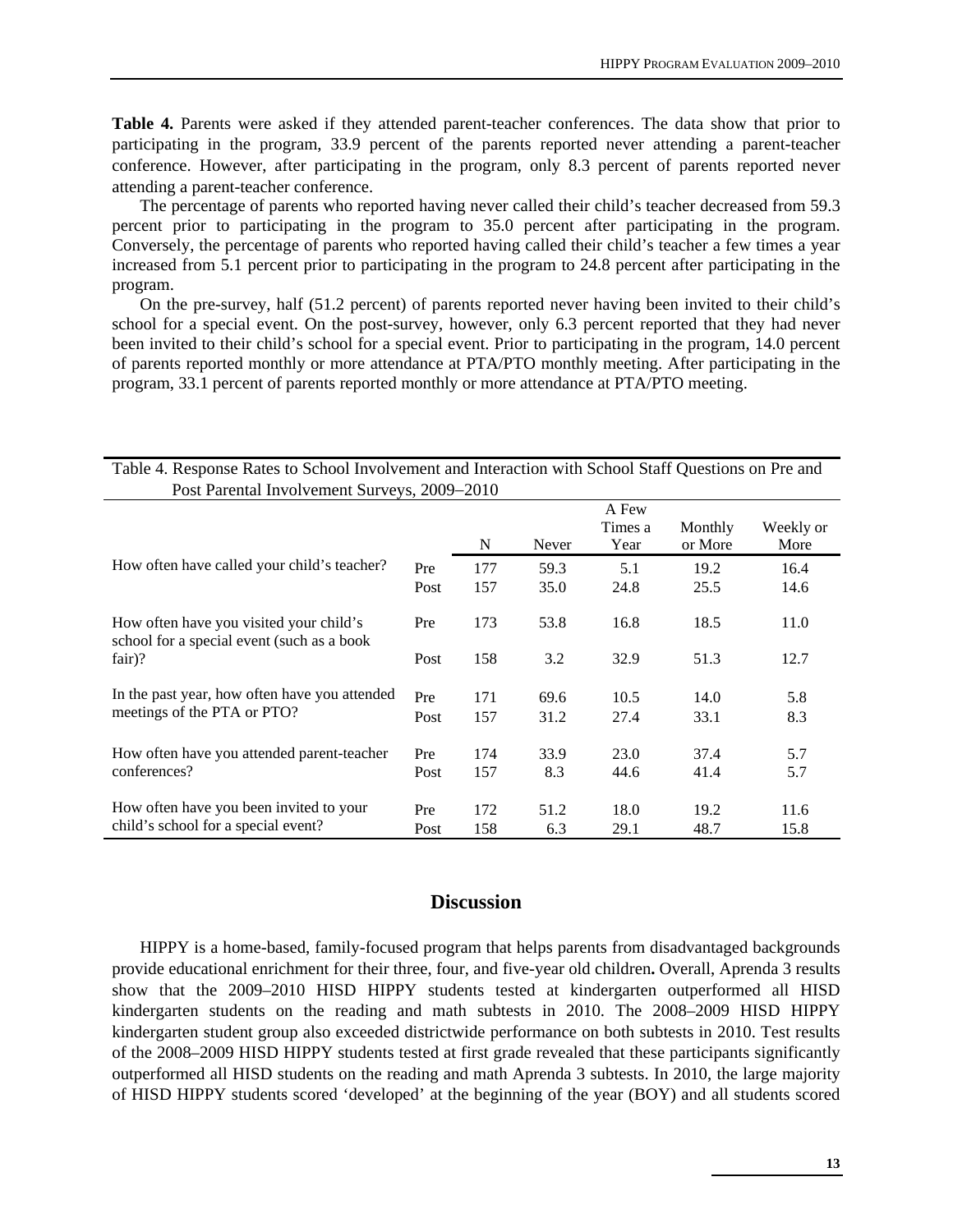'developed' at the end of the year (EOY) on Inventory 6 (identify initial sounds) and Inventory 2 (identify letters) on the Tejas LEE.

The HIPPY program is designed to actively engage parents, particularly those from disadvantaged backgrounds, in their child's education during the preschool years and help prepare them for success in school. During the 2009–2010 school year, parents were provided with additional enrichment activities that encouraged more engagement in their child's school, community, and the process of learning. In addition, results from a parent involvement survey suggest the participation in the HISD HIPPY program increased frequency of parental involvement in various literacy activities at home, as well as, attendance at school functions.

# **Recommendations**

- 1. The vast majority of HISD HIPPY students are enrolled in prekindergarten programs. Consequently, there is limited standardized assessment and test data available on HISD HIPPY students. Continued identification and tracking of student performance longitudinally will provide more information on the long-term impact of the program on student achievement as students are promoted and tested on norm-referenced and state-mandated tests.
- 2. Due to positive academic achievement outcomes of HISD HIPPY students, the district should consider continued support for the HIPPY program. The program administration should consider expanding the program to reach a higher proportion of students in all ethnic groups.